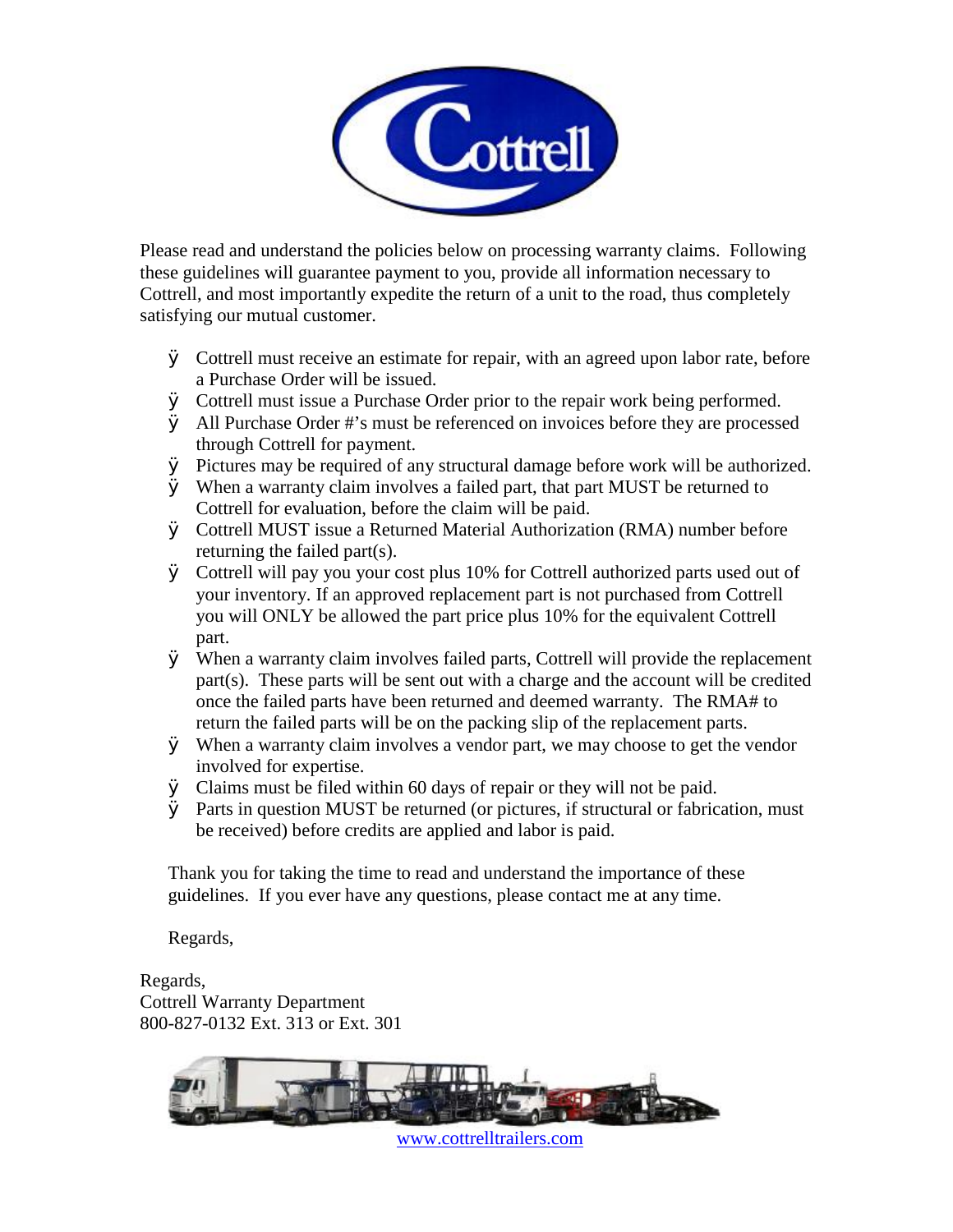

## **COTTRELL, INC. LIMITED WARRANTY**

Seller: COTTRELL, INC. ("Cottrell")

Product Description: \_\_\_\_\_\_\_\_\_\_\_\_\_\_\_\_\_\_\_\_\_\_\_\_\_\_\_\_\_\_\_\_\_\_\_\_\_\_\_\_\_\_\_\_\_("Product")

## **THERE ARE NO WARRANTIES, EXPRESS OR IMPLIED, EXCEPT AS SPECIFICALLY SET FORTH HEREIN.**

Cottrell warrants to Buyer for the period set forth below (the "Warranty Period"), from the "In-Service Date" recorded on the attached Warranty Registration Card and approved by Cottrell or Cottrell's Authorized Dealer, that each new Headramp and Trailer will be free from design failures and defects in workmanship under normal use and service as follows:

- (1) Headramp and Trailer Mainframe Structure: Twenty-four (24) Months. \*\* Does not include wear items such as pivot points, linkages, track sheets, flippers, etc.
- (2) Hydraulic cylinders manufactured by Cottrell: Twelve (12) Months. (Hydraulic cylinders, hoses and valves are not covered under this Warranty if the Headramp and Trailer are not purchased as a complete unit unless proper documentation, including pressures, flow rates, etc., are included with the claim.)
- (3) Paint Manufacturer warrants paint on Headramp/Trailer for 500,000 miles or five (5) years from application date, whichever first occurs as follows:

|              | $(A)$ Years 1 and 2 - 100% of materials and labor |
|--------------|---------------------------------------------------|
| $(B)$ Year 3 | - 100% of materials and 50% of labor              |
| $(C)$ Year 4 | - 50% of materials and labor                      |
| (D) Year $5$ | - 50% of materials and 25% of labor               |

Track surfaces and moly-lubed surfaces on the Headramp/Trailer are excluded from this paint warranty. (See Paint Manufacturer's Warranty for additional details.)

- (4) Axles, suspension, lighting, hydraulic valves, hydraulic hoses and other related items supplied to Cottrell by various component manufacturers are warranted by that particular manufacturer under its warranty policy and not by Cottrell. All claims for warranty work should be directed to Cottrell for determination and handling.
- (5) All warranty work must be approved and a work order issued by Cottrell before repair/replace work is commenced. Photographs of alleged failed parts shall be furnished by Buyer/Customer/Dealer on the request of Cottrell. Failed parts shall be returned to Cottrell on all claims.

2125 Candler Road Gainesville, Georgia 30507 STAMP

l

**COTTRELL, INC. WARRANTY DEPARTMENT 2125 CANDLER ROAD GAINESVILLE, GEORGIA 30507**